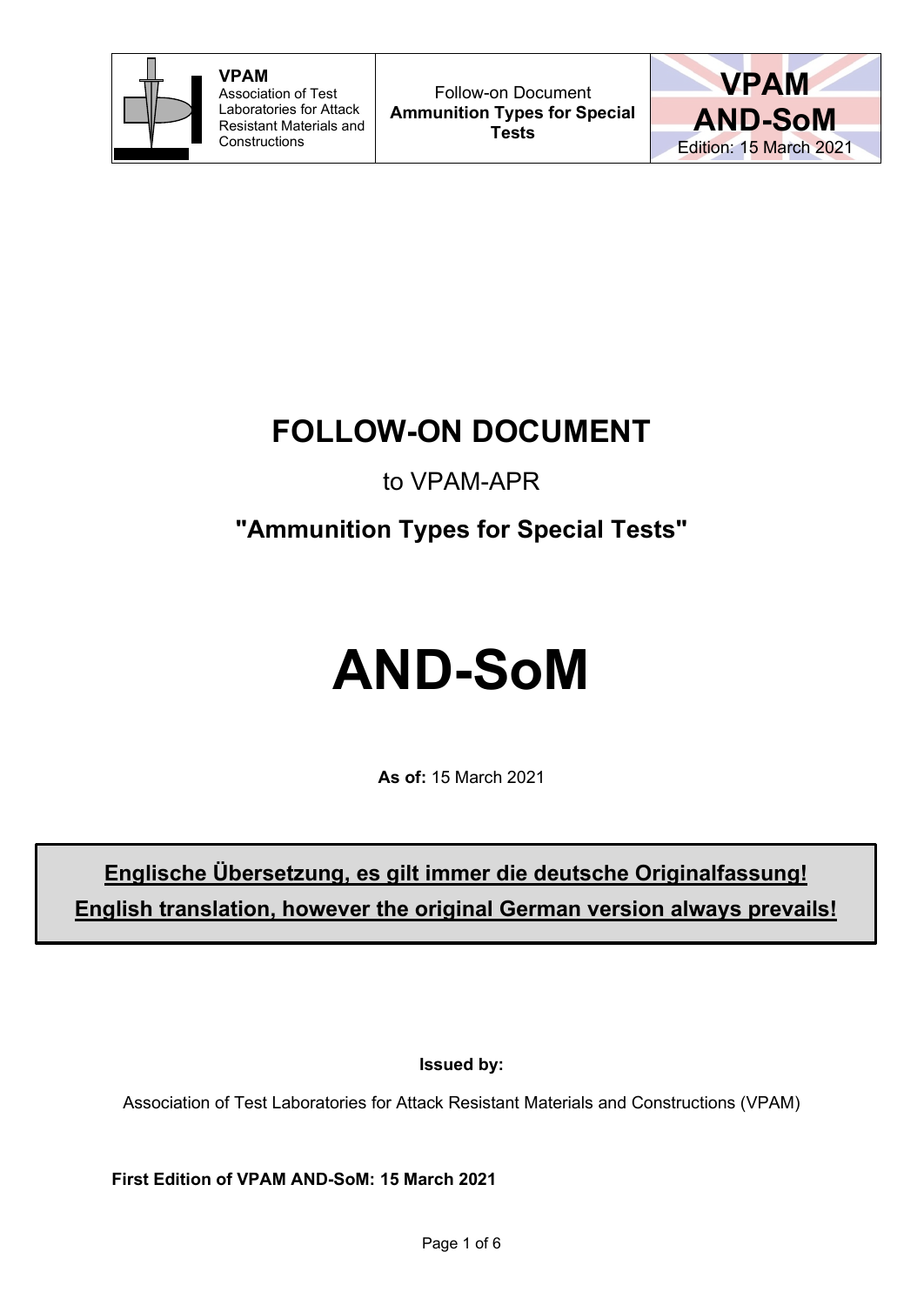



#### **Change Record**

(for previous versions see www.vpam.eu in the guideline archive)

| Change |             | Changes were implemented in the following paragraphs |  |
|--------|-------------|------------------------------------------------------|--|
| No.    | <b>Date</b> |                                                      |  |
|        |             |                                                      |  |
|        |             |                                                      |  |
|        |             |                                                      |  |

#### **Introduction**

In this follow-on document ammunition types are specified for the test performed in accordance with VPAM-APR paragraph 4.2.

In case of justified requirements accepted by VPAM the table may be expanded. In this case the date of the document will be adjusted.

The test results with the projectiles specified here cannot be allocated to test levels 1 to 10 of VPAM-APR.

The basics of ballistic testing and/or conformity assessment of materials, constructions, and products which offer protection against attacks with firearms are described in "Allgemeine Prüfrichtlinie für ballistische Material-, Konstruktions- und Produktprüfungen" (General test guideline for ballistic material, design and product tests), VPAM-APR.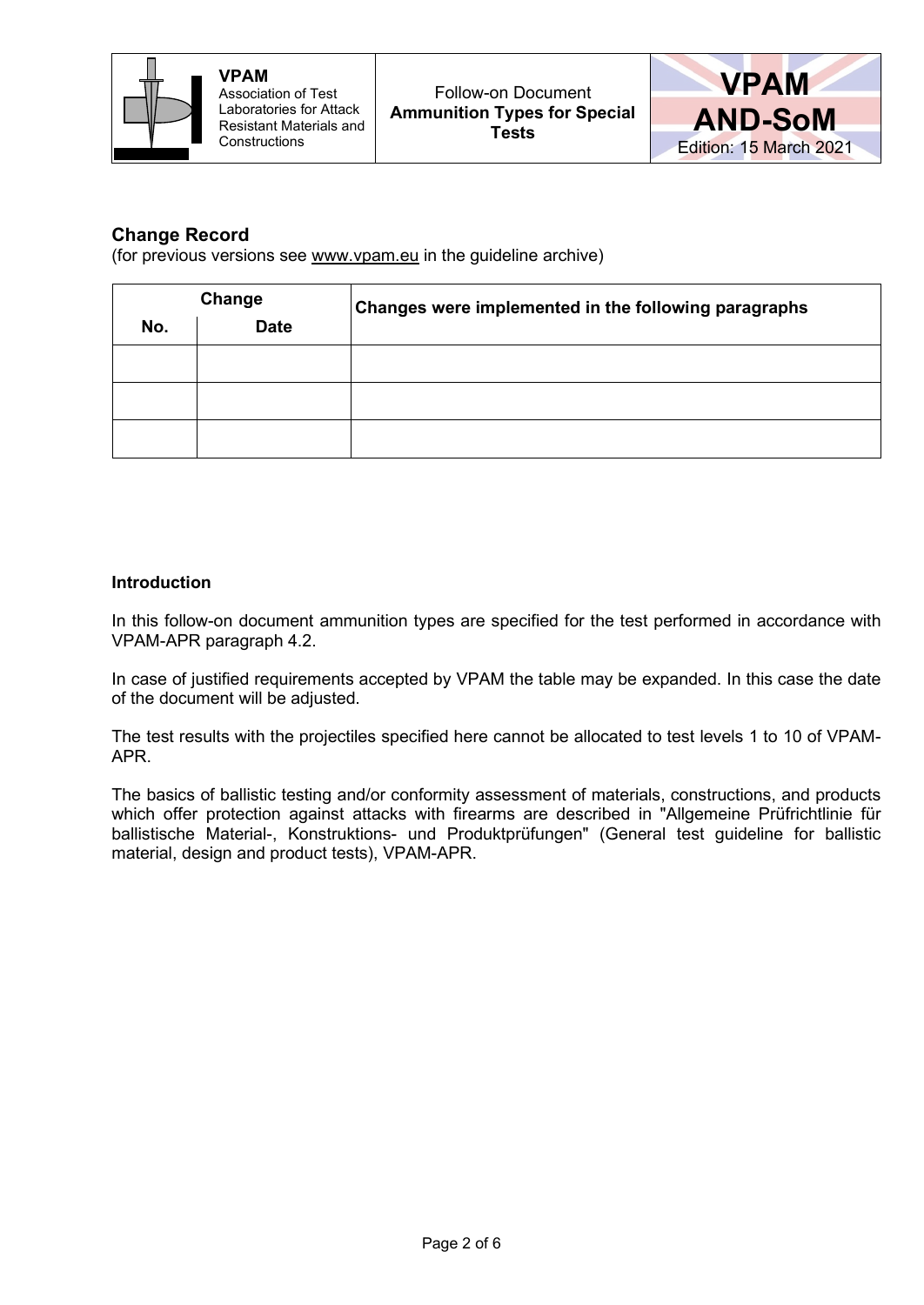



#### **Standardization of Ammunition Types for Special Tests**

|                               | <b>Test conditions</b> |                               |                            |                                      |                                          |
|-------------------------------|------------------------|-------------------------------|----------------------------|--------------------------------------|------------------------------------------|
| <b>Caliber</b><br><b>Type</b> |                        | <b>Nominal</b><br>mass<br>[g] | Manufacturer/<br>type      | <b>Firing</b><br>distance $7$<br>[m] | Impact velocity<br>$\lfloor m/s \rfloor$ |
|                               |                        |                               | <b>Short weapons</b>       |                                      |                                          |
| 7.62 x 25 Tokarev             | FMJ/RN/SC              | 5.5                           | Russian<br>manufacturing   | 5 ± 0.5                              | $450 \pm 10$                             |
| 7.62 x 25 Tokarev             | FMJ/RN/FeC             | 5.5                           | Czech manufacture          | 5 ± 0.5                              | $530 \pm 10$                             |
| 9 mm Makarov                  | FMJ/RN/FeC             | 6.0                           | <b>GDR</b> manufacturing   | 5 ± 0.5                              | $350 \pm 10$                             |
| 9 mm Luger $3)$ 4)            | FMs/HP/PT              | 6.1                           | <b>RUAG/Action 4</b>       | 5 ± 0.5                              | $460 \pm 10$                             |
| 9 mm Luger 3) 4)              | FMs/HP                 | 6.1                           | <b>RUAG/Green Range</b>    | 5 ± 0.5                              | $460 \pm 10$                             |
| 9 mm Luger $3)$ 4)            | Cu/HP/PT               | 6.0                           | MEN/QD-PEP M/s             | 5 ± 0.5                              | $460 \pm 10$                             |
| 9 mm Luger $3)$ 4)            | FMJ/RN/SC              | 6.8                           | Vanäs, m39B                | 5 ± 0.5                              | $420 \pm 10$                             |
| 9 mm Luger 3) 4)              | <b>FMJ/RN/SC</b>       | 8.0                           | Pist Pat 41 (PP41)         | 5 ± 0.5                              | $415 \pm 10$                             |
| 9 mm Luger $3)$ 4)            | FMs/HP/PT              | 6.1                           | <b>RUAG/Action NP</b>      | 5±0.5                                | $440 \pm 10$                             |
| 9 mm Luger 3) 4)              | FMs/RN                 | 7.0                           | <b>RUAG/Penetrator</b>     | 5 ± 0.5                              | $405 \pm 10$                             |
| 32 S&W long Wad<br>Cut.       | Wadcutter              | 6.5                           | RUAG/Geco                  | 5 ± 0.5                              | $220 \pm 10$                             |
| 38 Special                    | Wadcutter              | 9.6                           | RUAG/Geco                  | 5 ± 0.5                              | $225 \pm 10$                             |
| $4.6 \times 30$               | FMJ/PB/SC              | 2.6                           | <b>RUAG/SINTOX Ball</b>    | $10 \pm 0.5$                         | $600 \pm 10$                             |
| $4.6 \times 30$               | Cu/HP                  | 2.0                           | <b>RUAG/Action</b>         | $10 \pm 0.5$                         | $685 \pm 10$                             |
| $4.6 \times 30$               | Cu/PB/HC               | 2.0                           | RUAG/DM 11<br>(Penetrator) | $10 \pm 0.5$                         | $685 \pm 10$                             |
| $5.7 \times 28$               | FMJ/St/Alu             | 2.0                           | <b>FNB</b>                 | $10 \pm 0.5$                         | $700 \pm 10$                             |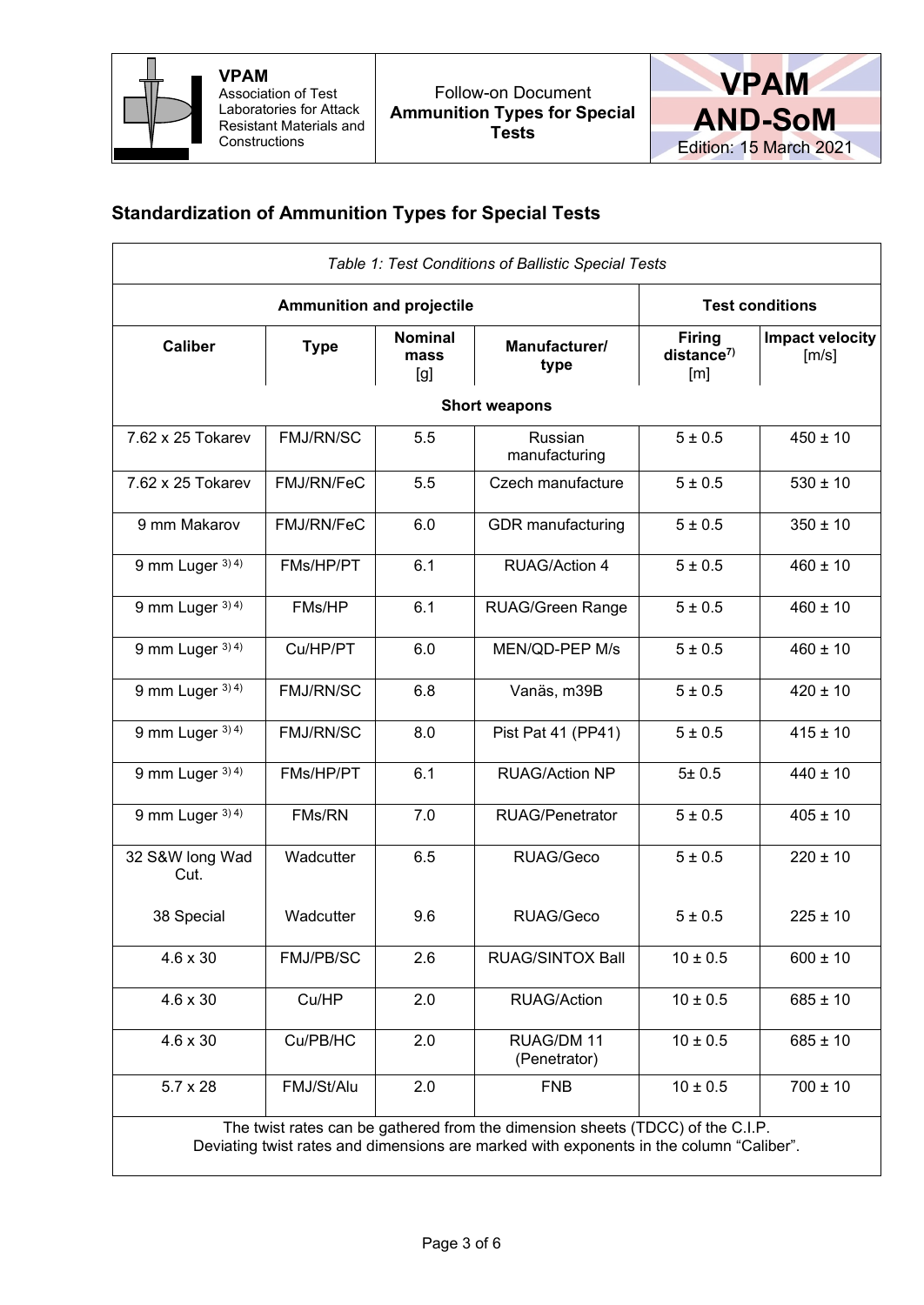



#### Table 1 abbreviations

|                                                                                                                                                                           | <b>Ammunition and projectile</b> | <b>Test conditions</b>        |                                                           |                                               |                          |  |  |
|---------------------------------------------------------------------------------------------------------------------------------------------------------------------------|----------------------------------|-------------------------------|-----------------------------------------------------------|-----------------------------------------------|--------------------------|--|--|
| <b>Caliber</b><br><b>Type</b>                                                                                                                                             |                                  | <b>Nominal</b><br>mass<br>[g] | Manufacturer/<br>type                                     | <b>Firing</b><br>distance <sup>7</sup><br>[m] | Impact velocity<br>[m/s] |  |  |
|                                                                                                                                                                           | Long firearms                    |                               |                                                           |                                               |                          |  |  |
| 4.5 mm                                                                                                                                                                    | Doppelkelch Blei<br>o.g.U.       | 0.53                          | RUAG/RWS/<br>Meisterkugel<br>(high-performance<br>pellet) | 3 ± 0.5                                       | $175 \pm 10$             |  |  |
| 4.5 mm                                                                                                                                                                    | Doppelkelch Blei<br>o.g.U.       | 0.53                          | RUAG/RWS/<br>Meisterkugel                                 | 3 ± 0.5                                       | $250 \pm 10$             |  |  |
| 4.4 mm                                                                                                                                                                    | Club Blei m.g.Ü.                 | 0.45                          | RUAG/RWS/<br>Rundkugel<br>(round pellet)                  | $3 + 0.5$                                     | $175 \pm 10$             |  |  |
| 5.45 x 39                                                                                                                                                                 | FMJ/PB/FeC                       | 3.45                          | Russian<br>manufacturing                                  | $10 \pm 0.5$                                  | $900 \pm 10$             |  |  |
| 223 Rem. <sup>1) 5)</sup>                                                                                                                                                 | <b>FMJ/PB/SC</b>                 | 3.6                           | RUAG/M193                                                 | $10 \pm 0.5$                                  | $980 \pm 10$             |  |  |
| 223 Rem. <sup>1) 5)</sup>                                                                                                                                                 | <b>FMJ/PB/SC</b>                 | 3.6                           | <b>MEN/M193</b>                                           | $10 \pm 0.5$                                  | $1000 \pm 10$            |  |  |
| 223 Rem. <sup>1) 5)</sup>                                                                                                                                                 | FMJ/PB/SC                        | 4.1                           | GP90                                                      | $10 \pm 0.5$                                  | $950 \pm 10$             |  |  |
| 223 Rem. <sup>1) 5)</sup>                                                                                                                                                 | FMJ/PB/SC                        | 4.0                           | <b>DM41</b>                                               | $10 \pm 0.5$                                  | $950 \pm 10$             |  |  |
| 7.5 x 55 Suisse                                                                                                                                                           | FMJ/PB/SC                        | 11.3                          | <b>GP11</b>                                               | $10 \pm 0.5$                                  | $815 \pm 10$             |  |  |
| 308 Win. 2) 6)                                                                                                                                                            | FMJ/PB/WC                        | 8.4                           | NAMMO/AP8                                                 | $10 \pm 0.5$                                  | $930 \pm 10$             |  |  |
| 308 Win. <sup>6)</sup>                                                                                                                                                    | FMJ/PB/WC                        | 12.7                          | <b>RUAG CH/</b><br>Swiss P AP                             | $10 \pm 0.5$                                  | $810 \pm 10$             |  |  |
| 308 Win. 6)                                                                                                                                                               | FMs/HP                           | 10.8                          | <b>BARNES/TSX</b>                                         | $10 \pm 0.5$                                  | $810 \pm 10$             |  |  |
| 8 x 68 S                                                                                                                                                                  | <b>JSP/CB</b>                    | 14.5                          | <b>RUAG/KS</b>                                            | $10 \pm 0.5$                                  | $870 \pm 10$             |  |  |
| 8 x 68 S                                                                                                                                                                  | <b>JSP/CB</b>                    | 11.7                          | <b>RUAG/KS</b>                                            | $10 \pm 0.5$                                  | $970 \pm 10$             |  |  |
| 300 Win. Mag.                                                                                                                                                             | FMJ/PB/WC                        | 12.8                          | <b>MEN</b>                                                | $10 \pm 0.5$                                  | $855 \pm 10$             |  |  |
| 30-06 Spring.                                                                                                                                                             | FMJ/PB/HC                        | 10.8                          | M <sub>2</sub> AP                                         | 100.5                                         | $870 \pm 10$             |  |  |
| 338 Lapua Mag.                                                                                                                                                            | FMJ/PB/SC                        | 16.2                          | <b>LAPUA</b>                                              | $10 \pm 0.5$                                  | $870 \pm 10$             |  |  |
| 338 Lapua Mag.                                                                                                                                                            | FMJ/PB/SC                        | 16.2                          | LAPUA/Scenar                                              | $10 \pm 0.5$                                  | $900 \pm 10$             |  |  |
| 338 Lapua Mag.                                                                                                                                                            | FMJ/PB/WC                        | 16.2                          | <b>LAPUA</b>                                              | $10 \pm 0.5$                                  | $870 \pm 10$             |  |  |
| 338 Lapua Mag.                                                                                                                                                            | FMJ/PB/WC                        | 16.8                          | RU AG/AP                                                  | $10 \pm 0.5$                                  | $830 \pm 10$             |  |  |
| The twist rates can be gathered from the dimension sheets (TDCC) of the C.I.P.<br>Deviating twist rates and dimensions are marked with exponents in the column "Caliber". |                                  |                               |                                                           |                                               |                          |  |  |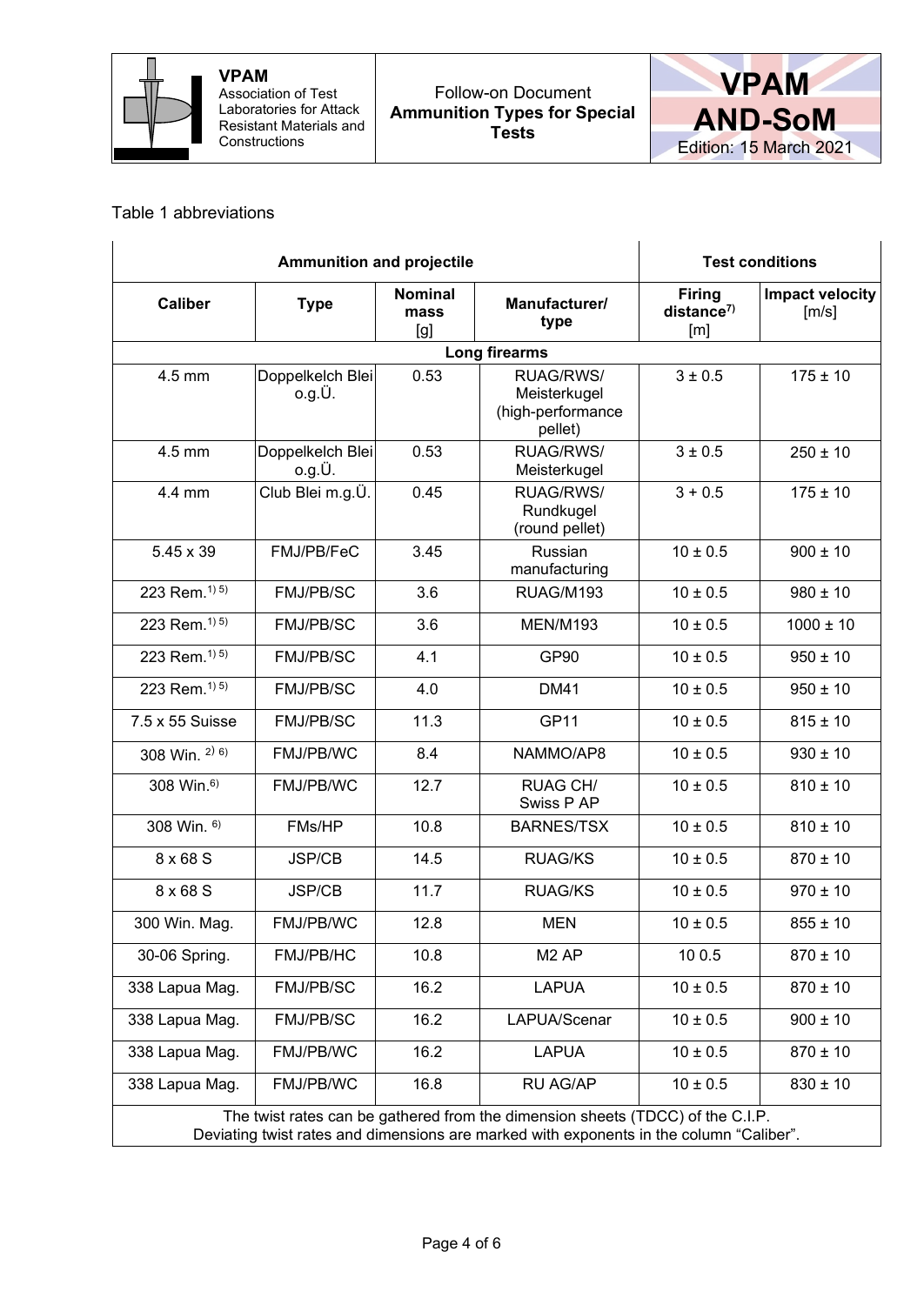



#### Table 1 abbreviations

|                                                                                                                                                                           | <b>Ammunition and projectile</b> | <b>Test conditions</b> |                                               |                          |              |
|---------------------------------------------------------------------------------------------------------------------------------------------------------------------------|----------------------------------|------------------------|-----------------------------------------------|--------------------------|--------------|
| Nominal mass<br><b>Caliber</b><br><b>Type</b><br>[g]                                                                                                                      |                                  | Manufacturer/<br>type  | <b>Firing</b><br>distance <sup>7</sup><br>[m] | Impact velocity<br>[m/s] |              |
| Long firearms                                                                                                                                                             |                                  |                        |                                               |                          |              |
| 50 Browning                                                                                                                                                               | <b>FMJ/PB/HC</b>                 | 45.5                   | CBC/M2 AP                                     | $10 \pm 0.5$             | $860 \pm 20$ |
| 14.5x114<br><b>FMJ/PB/HCI</b><br>$911 \pm 20$<br>$10 \pm 0.5$<br>63.4<br><b>B32</b>                                                                                       |                                  |                        |                                               |                          |              |
| The twist rates can be gathered from the dimension sheets (TDCC) of the C.I.P.<br>Deviating twist rates and dimensions are marked with exponents in the column "Caliber". |                                  |                        |                                               |                          |              |

#### Table 1 abbreviations

| <b>Ammunition types</b>                              |                            |                          |                                               |                          | <b>Test conditions</b> |  |
|------------------------------------------------------|----------------------------|--------------------------|-----------------------------------------------|--------------------------|------------------------|--|
| Nominal mass<br><b>Caliber</b><br><b>Type</b><br>[g] |                            | <b>Manufacturer/type</b> | <b>Firing</b><br>distance <sup>7</sup><br>[m] | Impact velocity<br>[m/s] |                        |  |
|                                                      | Shotgun                    |                          |                                               |                          |                        |  |
| 12/70                                                | Lead shotgun<br>ammunition | $31.0 \pm 0.5$           | <b>BRENNEKE</b>                               | $10 \pm 0.5$             | $420 \pm 20$           |  |

Table 1 abbreviations

|                                                                    | <b>Ammunition types</b> | <b>Test conditions</b>                        |                          |             |           |  |
|--------------------------------------------------------------------|-------------------------|-----------------------------------------------|--------------------------|-------------|-----------|--|
| Nominal mass<br>Manufacturer/type<br><b>Caliber</b><br>Type<br>[g] |                         | <b>Firing</b><br>distance <sup>7</sup><br>[m] | Impact velocity<br>[m/s] |             |           |  |
| <b>Fragment Simulating Projectile</b>                              |                         |                                               |                          |             |           |  |
| 3.6 mm FSP $8$ )                                                   | <b>FSP</b>              | 0.325                                         | diverse                  | $5 \pm 0.5$ | $220 + 5$ |  |